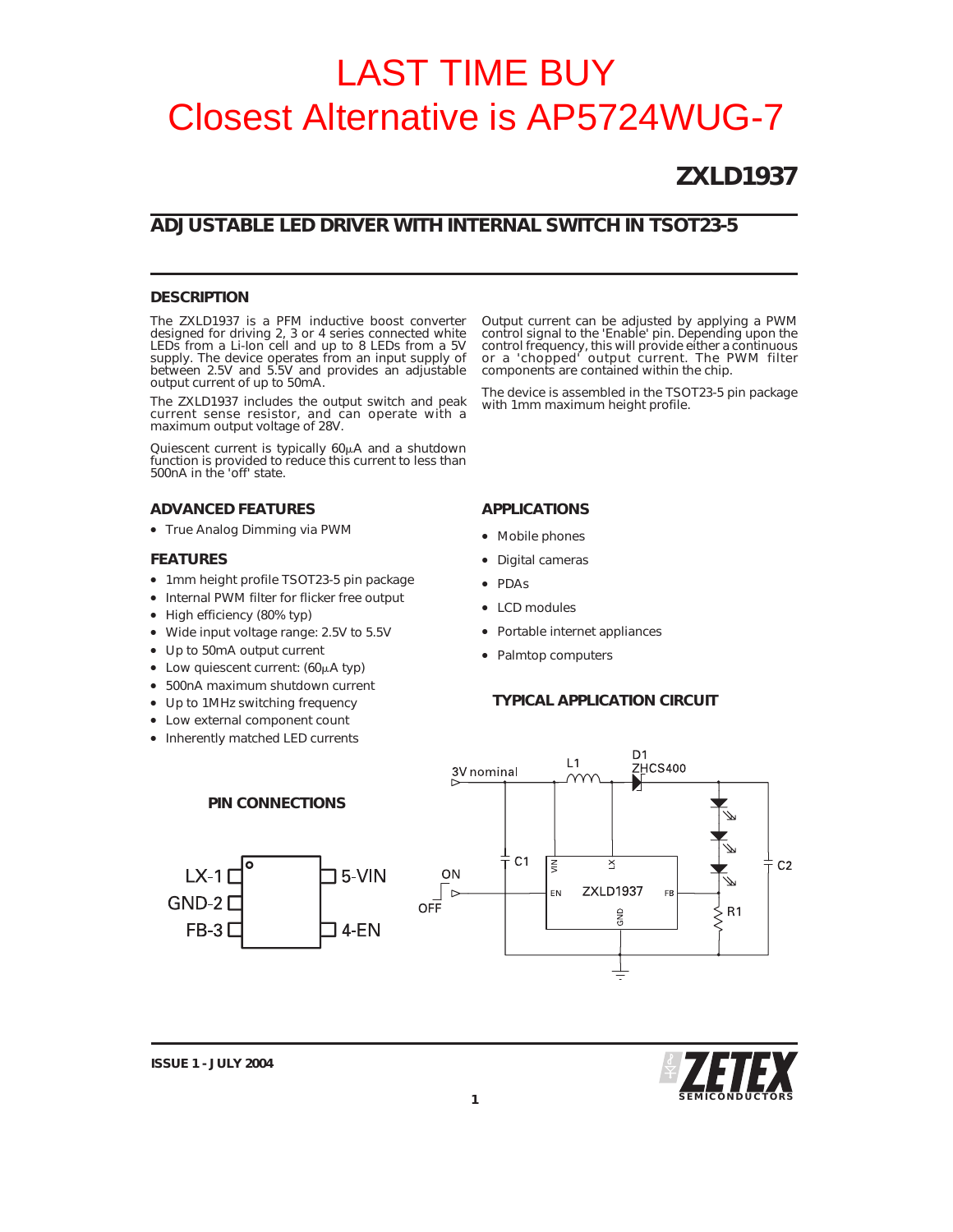# **ZXLD1937**

## **ORDERING INFORMATION**

| I DEVICE        | <b>DEVICE DESCRIPTION</b>   | <b>TEMPERATURE RANGE</b> | <b>PART MARK</b> | <b>TAPING</b><br><b>OPTIONS</b> |
|-----------------|-----------------------------|--------------------------|------------------|---------------------------------|
| l 7 XI D1937FT5 | Boost converter in TSOT23-5 | -40°C to +85°C           | 1937             | TA. TC                          |

ZXLD1937ET5TA for 7" reel of 3,000 devices ZXLD1937ET5TC for 13" reel of 10,000 devices

### **ABSOLUTE MAXIMUM RATINGS** (Voltages to GND unless otherwise stated)

| <b>PARAMETER</b>      | <b>SYMBOL</b>         | <b>LIMIT</b> | <b>UNIT</b>  |
|-----------------------|-----------------------|--------------|--------------|
| Input voltage         | $(V_{\mathsf{IN}})$   |              | V            |
| LX output voltage     | $(V_{LX})$            | 30           | ν            |
| Switch output current | $(I_{LX})$            | 500          | mA           |
| Power dissipation     | (PD)                  | 300          | mW           |
| Operating temperature | $(T_{OP})$            | $-40$ to 85  | $^{\circ}C$  |
| Storage temperature   | (T <sub>ST</sub> )    | $-55$ to 150 | $^{\circ}$ C |
| Junction temperature  | (T <sub>j MAX</sub> ) | 125          | $^{\circ}C$  |

**NOTES:**

Operation above the absolute maximum may cause device failure. Operation at the absolute maximum ratings for extended periods may reduce device reliability.

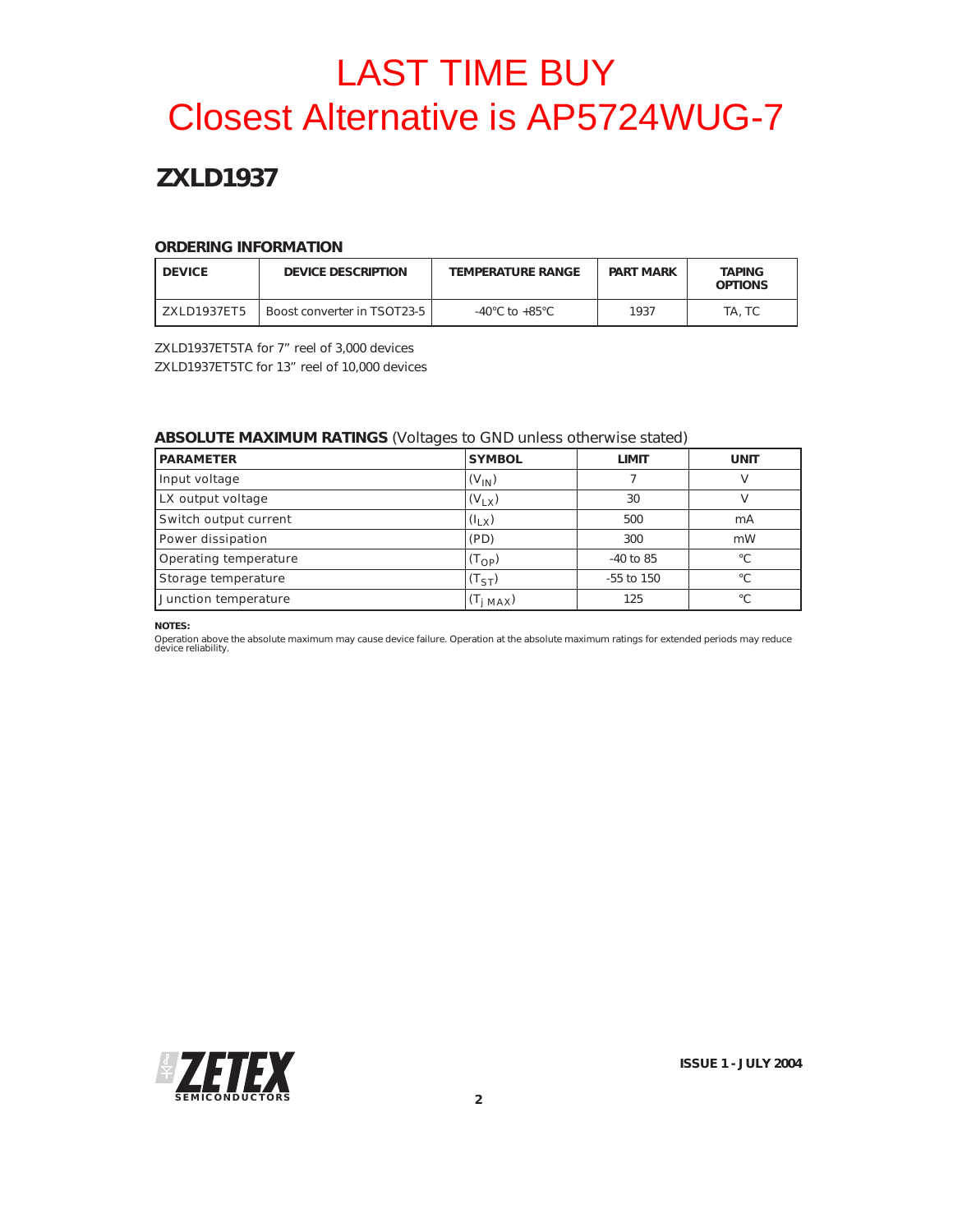# **ZXLD1937**

|  | <b>ELECTRICAL CHARACTERISTICS</b> (at $V_{in}$ = 3V, T <sub>amb</sub> = 25°C unless otherwise stated <sup>(1)</sup> ) |  |
|--|-----------------------------------------------------------------------------------------------------------------------|--|
|--|-----------------------------------------------------------------------------------------------------------------------|--|

| <b>SYMBOL</b>             | <b>PARAMETER</b>                                                                        | <b>CONDITIONS</b>                                          | MIN.     | TYP. | MAX.            | <b>UNIT</b> |
|---------------------------|-----------------------------------------------------------------------------------------|------------------------------------------------------------|----------|------|-----------------|-------------|
| $V_{IN}$                  | Input voltage                                                                           |                                                            | 2.5      |      | 5.5             | V           |
| $I_{IN}$                  | Supply current                                                                          |                                                            |          |      |                 |             |
|                           | Quiescent                                                                               | $V_{FN} = V_{IN},$ $I_{IX} = 0,$<br>Output not switching   |          | 60   | 100             | μA          |
|                           | Shutdown                                                                                | $V_{FN} = 0V$                                              |          |      | 500             | nА          |
| $V_{FB}$                  | FB pin control voltage                                                                  |                                                            | 90.5     |      | 109.5           | mV          |
| $I_{FB}$                  | FB pin input current                                                                    |                                                            |          |      | 100             | nA          |
| $f_{LX}$                  | Operating frequency                                                                     | L=10µH, $V_{OUT}$ =10V,<br>$I_{OUT} = 20m\tilde{A}$        |          | 0.35 | 1               | <b>MHz</b>  |
| $T_{OFF}$                 | LX output 'OFF' time                                                                    |                                                            | 350      | 500  |                 | ns          |
| $T_{ON}$                  | LX output 'ON' time $(2)$                                                               |                                                            |          |      | 5               | μs          |
| $I_{LXpk}$                | Switch peak current limit                                                               | L=10µH, $V_{OUT}$ =10V,<br>$I_{\text{OUT}} = 20 \text{mA}$ |          | 320  |                 | mA          |
| $R_{LX}$                  | Switch 'On' resistance                                                                  |                                                            |          | 1.5  |                 | $\Omega$    |
| $I_{LX(leak)}$            | Switch leakage current                                                                  | $V_{LX} = 20V$                                             |          |      | $\mathbf{1}$    | μA          |
| $V_{OUT}$                 | Controller output voltage                                                               | Normal operation                                           |          |      | 28              | $\vee$      |
| $\mathsf{V}_\mathsf{ENH}$ | EN pin High level Input voltage                                                         | Device active                                              | 1.5      |      | $V_{\text{IN}}$ | $\vee$      |
| V <sub>ENL</sub>          | EN pin Low level Input voltage                                                          | Device in shutdown                                         |          |      | 0.4             | V           |
| $I_{ENL}$                 | EN pin Low level input current                                                          | $V_{FN} = 0V$                                              |          |      | $-100$          | nА          |
| $I_{ENH}$                 | EN pin High level input current                                                         | $V_{FN} = V_{IN}$                                          |          |      | $\mathbf{1}$    | μA          |
| $T_{EN(hold)}$            | EN pin turn off delay (3)                                                               | V <sub>EN</sub> switched from high<br>to low               |          | 120  |                 | μs          |
| $\Delta T/T$              | PWM duty cycle range at 'EN' input for<br>filtered PWM control <sup>(4)</sup>           | 10kHz < $f$ < 100kHz,<br>$V_{\text{FNH}} = V_{\text{IN}}$  | 20       |      | 100             | %           |
| $f_{LPF}$                 | Internal PWM low pass filter cut-off<br>frequency                                       |                                                            |          | 4    |                 | kHz         |
| $A_{LPF}$                 | Filter attenuation                                                                      | $f = 30k$ Hz                                               |          | 52.5 |                 | dB          |
| $\Delta T/T$              | PWM duty cycle range at 'EN' input for<br>'gated' output current control <sup>(5)</sup> | $f < 1$ kHz, $V_{ENH} = V_{IN}$                            | $\Omega$ |      | 100             | %           |

#### **NOTES:**

(1) Production testing of the device is performed at 25°C. Functional operation of the device over a -40°C to +85°C temperature range is guaranteed by design, characterisation and process control.

(2) Nominal 'on' time (T<sub>ONnom</sub>) is defined by the input voltage (V<sub>IN</sub>), coil inductance (L) and peak current (I<sub>LXpkdc</sub>) according to the expression:<br>ToNnom = {I<sub>LX(pkdc</sub>) x L/V<sub>IN</sub>} +200ns.

(3) This is the time for which the device remains active after the EN pin has been asserted low. This delay is necessary to allow the output to be maintained during dc PWM mode operation.

(4) The minimum PWM signal frequency during this mode of operation is to ensure that the device remains active during PWM control. This<br>provides a continuous dc output current. For lower frequencies, the device will be gat

(5) The maximum PWM signal frequency during this mode of operation should be kept as low as possible to minimise errors due to the turn-off delay of the device (see Enable pin turn-off delay).

**SZETEX**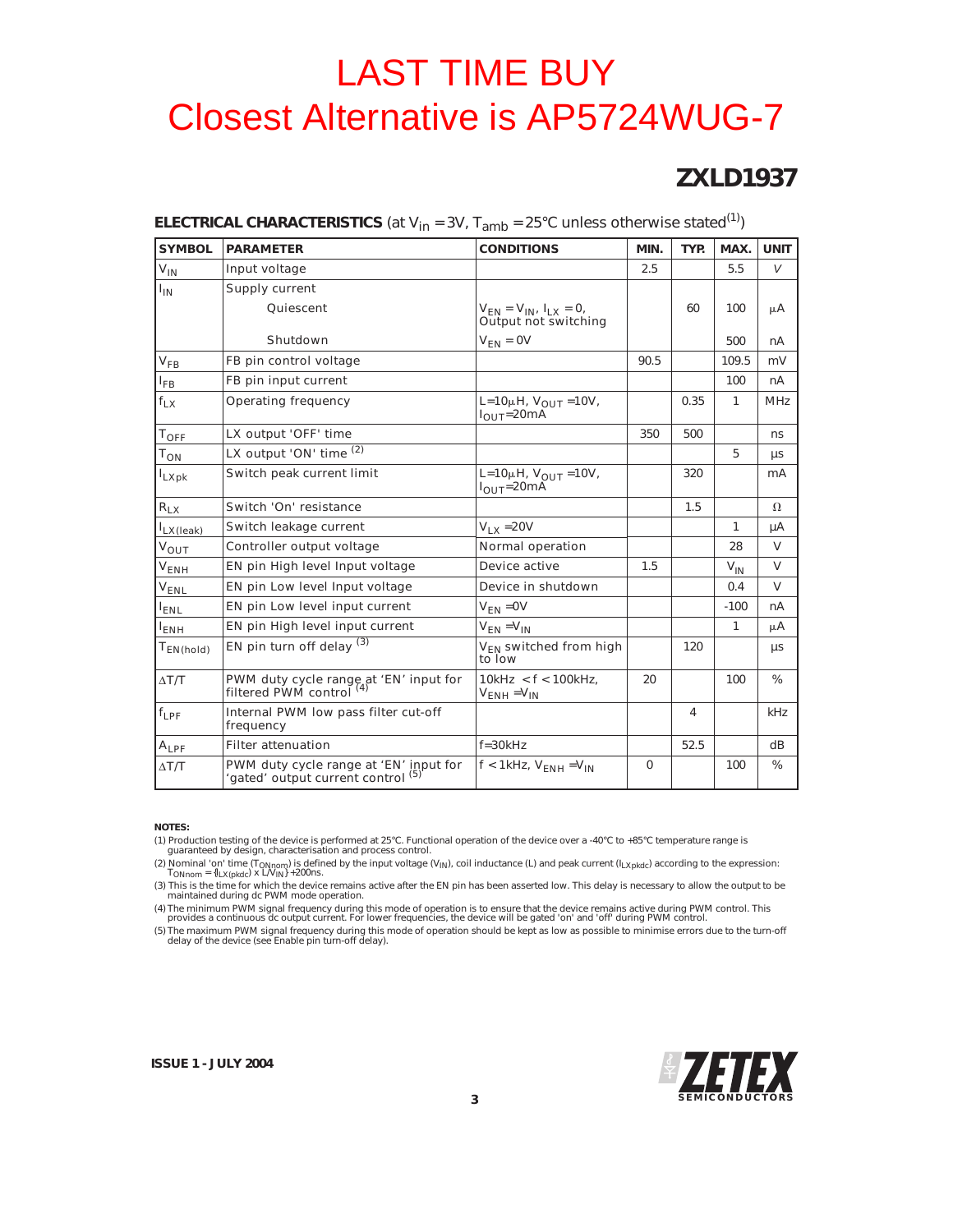# **ZXLD1937**

## **PIN DESCRIPTION**

| PIN NO.        | <b>NAME</b> | <b>DESCRIPTION</b>                                                                                                |
|----------------|-------------|-------------------------------------------------------------------------------------------------------------------|
|                | LX          | Output of NDMOS switch                                                                                            |
| $\mathfrak{p}$ | GND         | Ground (0V)                                                                                                       |
| 3              | FB          | Feedback pin for current control loop (connect resistor R1<br>from this pin to GND for output current I=100mV/R1) |
| 4              | EN          | Enable input (active high to turn on device)                                                                      |
|                |             | Also used to adjust output current by PWM signal                                                                  |
|                |             | Connect to Vin for permanent operation                                                                            |
| 5              | $V_{IN}$    | Input voltage (2.5V to 5.5V). Decouple with capacitor close<br>to device                                          |

## **BLOCK DIAGRAM**



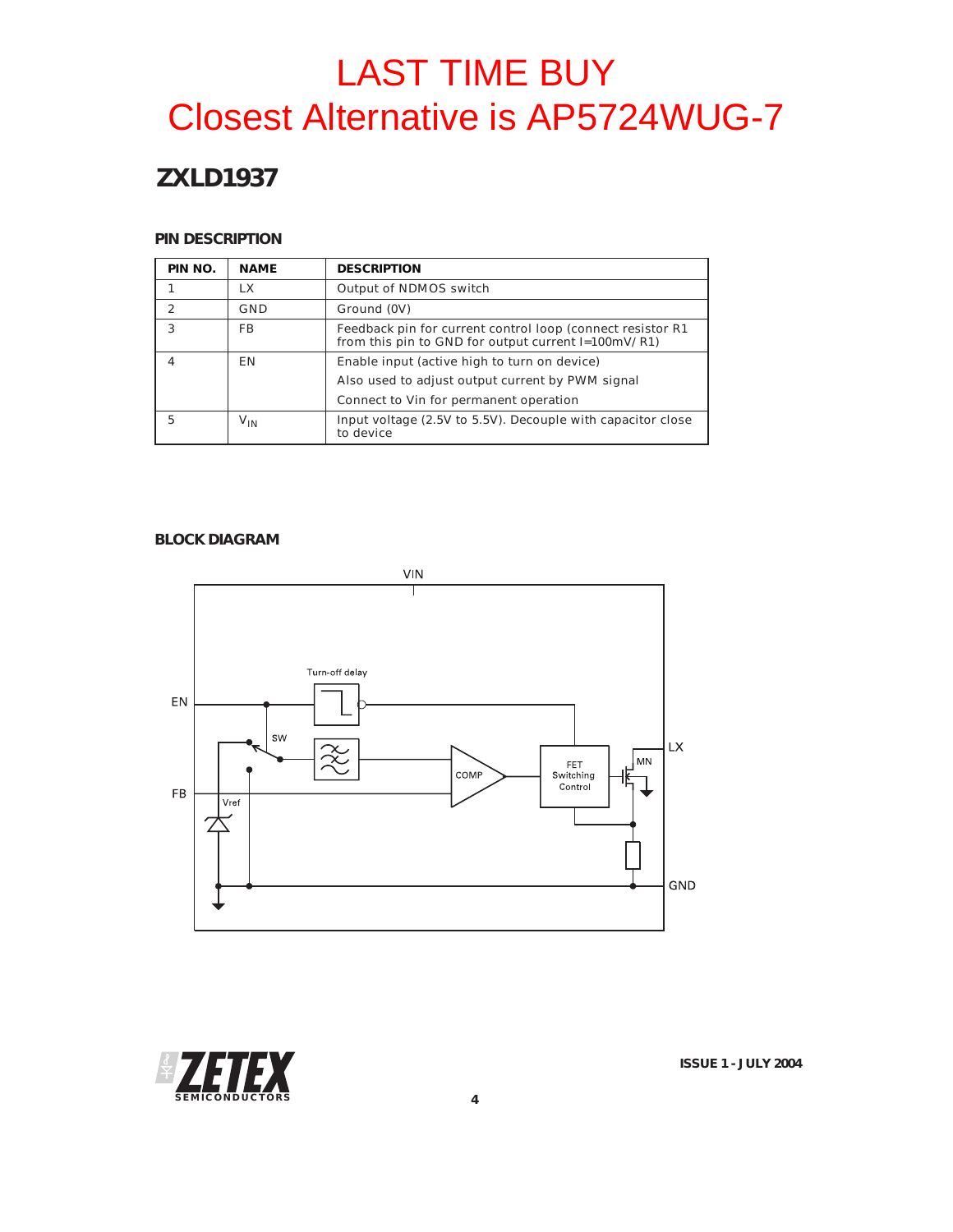## **ZXLD1937**

#### **DEVICE DESCRIPTION**

The device is a PFM flyback dc-dc boost converter, working in discontinuous mode.

With reference to the chip block diagram and typical application circuit, the operation of the device is as follows:

#### **Control loop**

When 'EN' is high, the control circuits become active and the low side of the coil (L1) is switched to ground<br>via NDMOS transistor (MN). The current in L1 is<br>allowed to build up to an internally defined level<br>(nominally 320mA) before MN is turned off. The energy<br>stored in L1 (C2) via schottky diode (D1). When the voltage on C2 has risen above the threshold voltage of the series connected LEDs, current will flow through external sense resistor R1. The voltage developed across R1 is sensed at pin 'FB' and compared to a 100mV reference<br>voltage (V<sub>REF</sub>). A comparator senses when the feedback voltage is above  $V_{REF}$  and its output is used to control the 'off' time of the output switch. The control<br>loop is self-oscillating, producing pulses of up to 5<sub>*ps*</sub> maximum dration (switch 'on'), at a frequency therefore defines a maximum LED current equal to VREF divided by R1. The minimum 'off' time of the output switch is fixed at  $0.5\mu s$  nominal, to allow time for the coil's energy to be dissipated before the switch is turned on again. This maintains stable and efficient operation in discontinuous mode.

#### **Filtered PWM operation**

The input of an internal low pass filter is switched to V<sub>REF</sub> when the EN pin is high and switched to ground<br>when the EN pin is low. The output of this filter drives<br>the comparator within the control loop. A continuous high state on EN therefore provides a filtered voltage of<br>value V<sub>REF</sub> to the comparator. However, by varying the duty cycle of the EN signal at a suitably high frequency (f>10kHz), the control loop will see a voltage, that has an average value equal to the duty cycle multiplied by VREF. This provides a means of adjusting the output current to a lower value. It also allows the device to be both turned on and adjusted with a single signal at the 'EN' pin. The output during this mode of operation will be a dc current equal to ( $V_{REF}$  /R1) x duty cycle

#### **Gated PWM operation**

The internal circuitry of the ZXLD1937 is turned off when no signal is present on the 'EN' pin for more than<br>120μs (nominal). A low frequency signal applied to the EN pin will therefore gate the device 'on' and 'off' at the gating frequency and the duty cycle of this signal can be varied to provide a 'chopped' output current equal to ( $V_{REF}$  /R1) x duty cycle. For best accuracy, the gating frequency should be made as low as possible (e.g. below 1kHz), such that the turn off delay of the chip is only a small proportion of the gating period

Further details of setting output current are given in the applications section under brightness control.

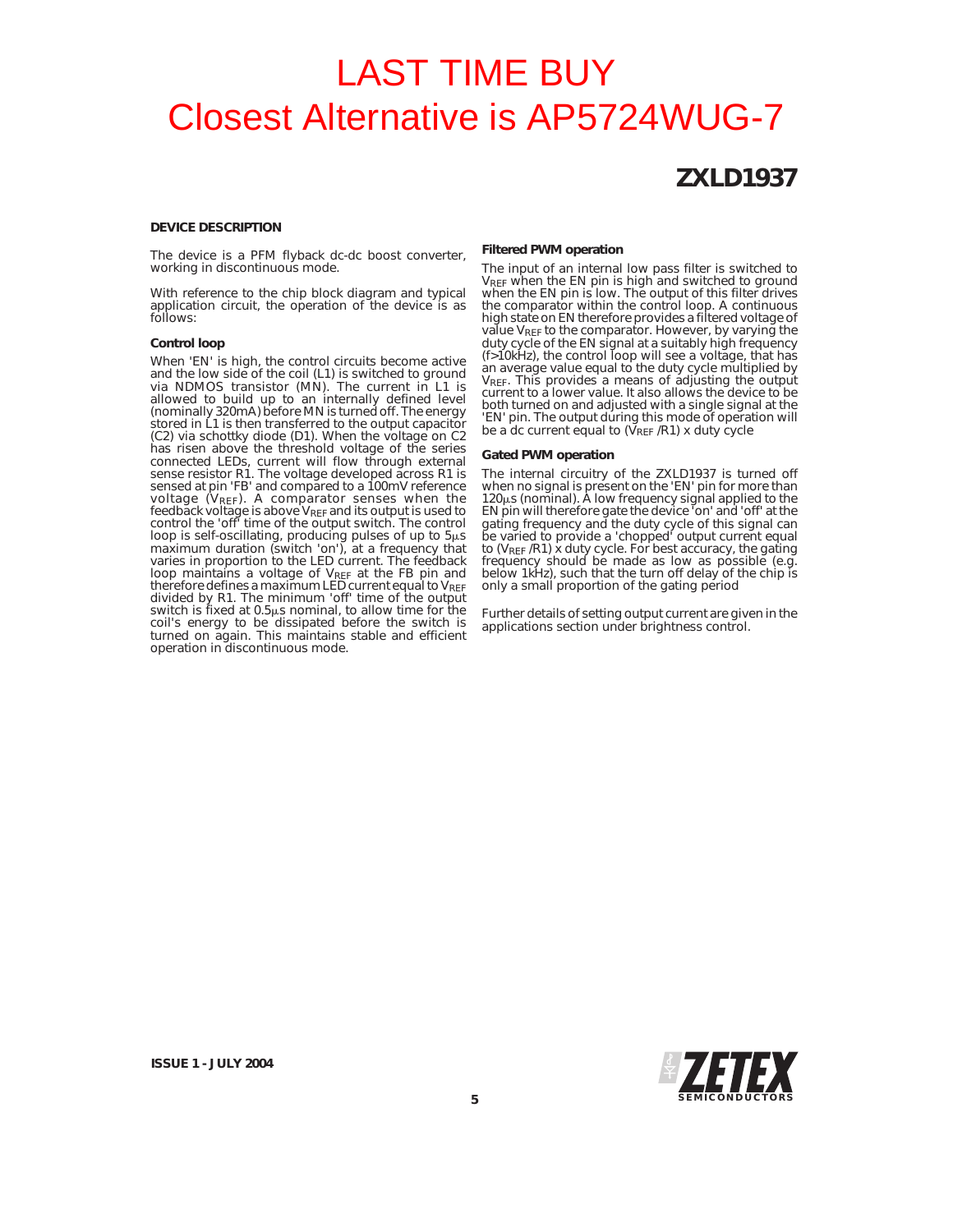# **ZXLD1937**

### **TYPICAL CHARACTERISTICS**

(For typical application circuit at  $V_{IN}$ =3V and  $T_A$ =25°C unless otherwise stated)



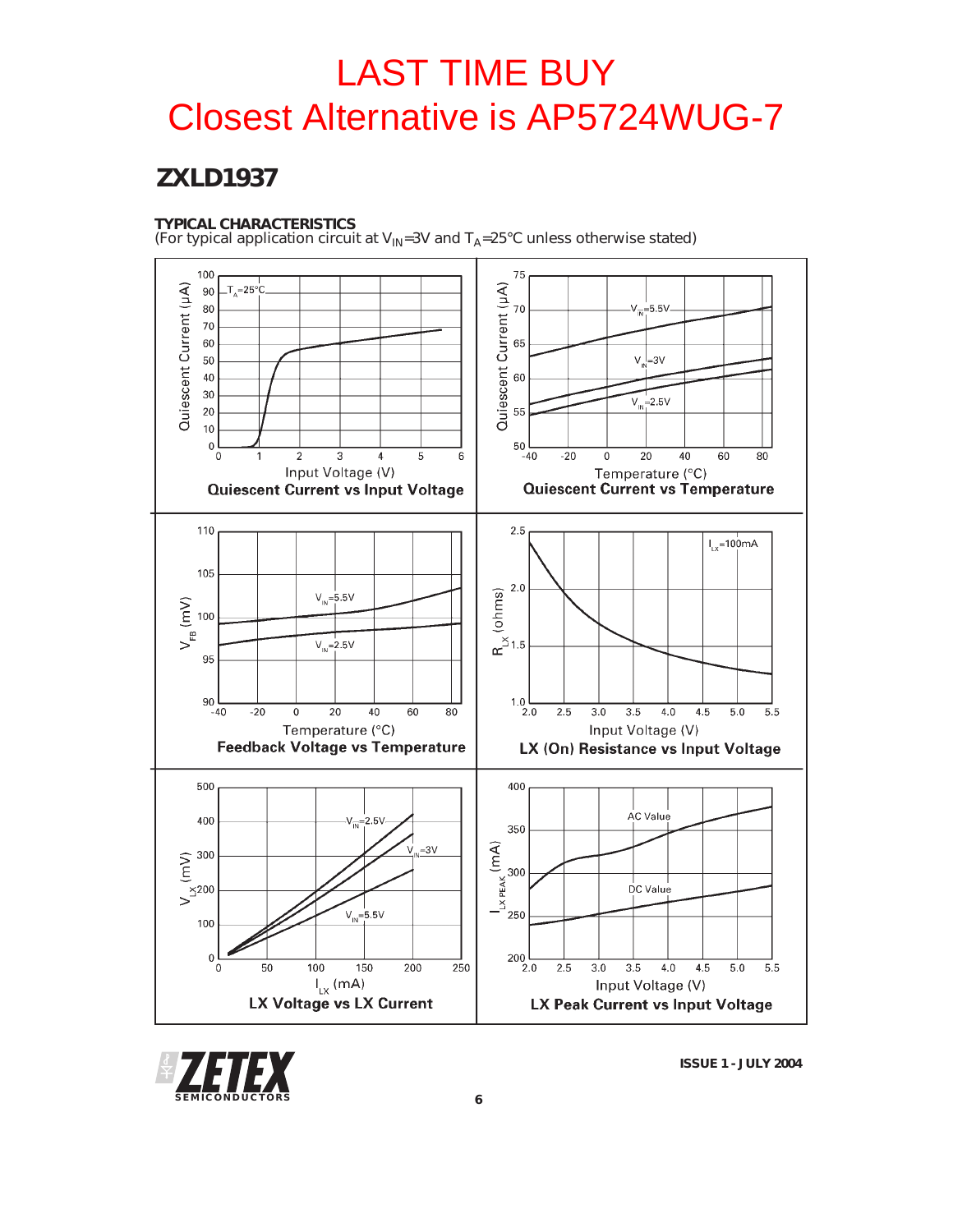# **ZXLD1937**

## **TYPICAL OPERATING CHARACTERISTICS**

(For typical applications circuit at  $V_{\text{IN}}=3V$ , L=10 $\mu$ H Coilcraft DO1608C Series, 3 series LEDs,  $I_{LED}$ =15mA,  $T_A$ =25°C unless otherwise stated)



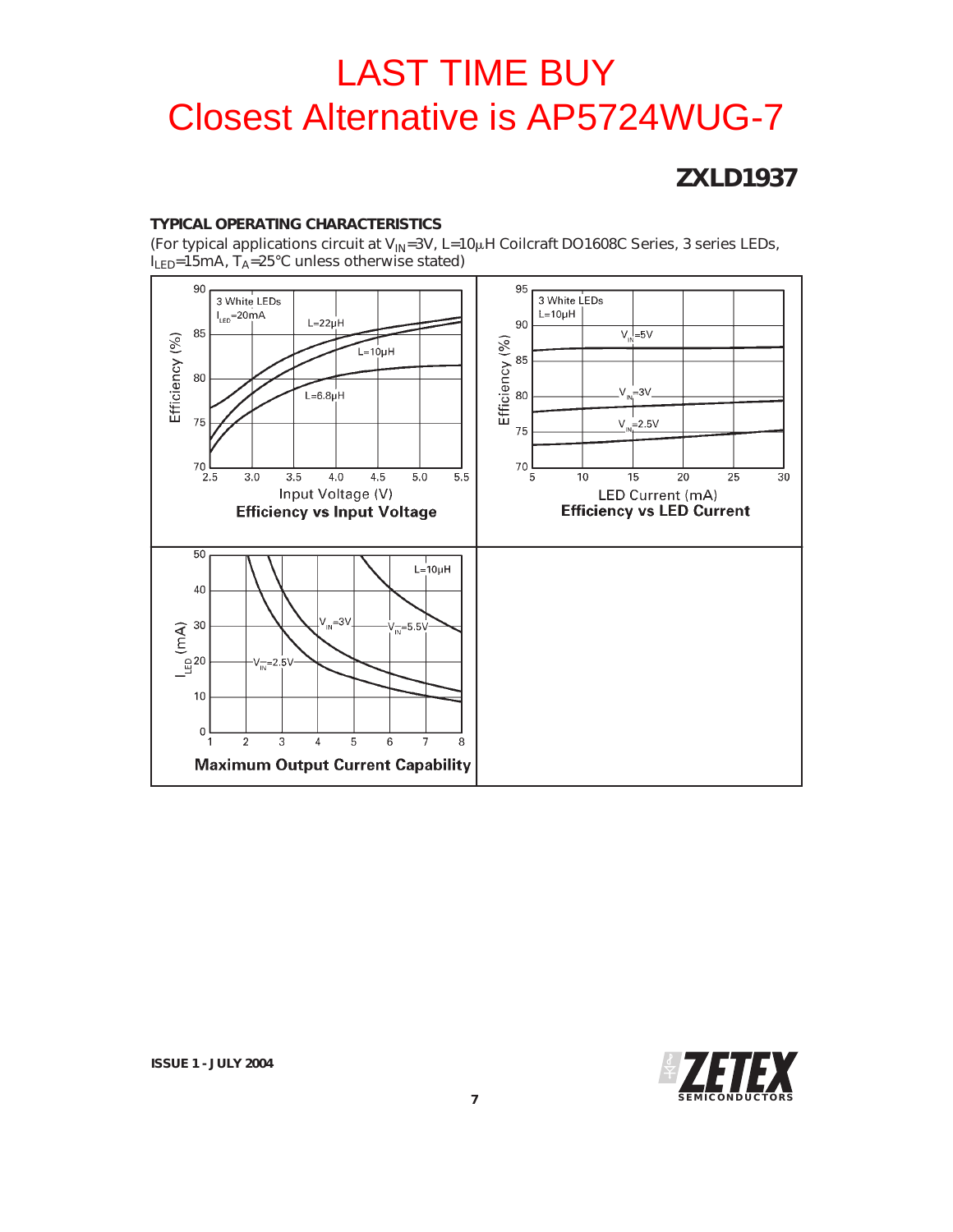# **ZXLD1937**

### **APPLICATIONS**

#### **Programming the maximum LED current**

The maximum LED current is programmed by adding a single resistor in series with the LED chain. The current is determined by the resistor value and feedback voltage and is given by:

 $I_{LED} = V_{FB}/R1$ 

#### where VFB=100mV

The table below gives recommended resistor values for required LED currents:

| <b>LED Current</b> | R1 Value    |
|--------------------|-------------|
| 10mA               | $10\Omega$  |
| 15mA               | $6.8\Omega$ |
| 20mA               | $5\Omega$   |
| 30mA               | $3.3\Omega$ |

#### **Dimming Control via a PWM signal on the EN pin**

A Pulse Width Modulated (PWM) signal can be applied to the EN pin in order to adjust the output current to a value below the maximum LED current. Two modes of adjustment are possible as described below.

#### **True Analog Dimming - Filtered 'DC' mode**

If a PWM signal of 10kHz or higher is applied to the EN pin, the device will remain active when the EN pin is low. However, the input to the internal low pass filter will be switched alternately from VREF to ground, with a duty cycle (D) corresponding to that of the PWM signal.<br>This will present a filtered dc voltage equal to the duty<br>cycle multiplied by V<sub>REF</sub> to the control loop and will<br>produce a dc output current lower than the maximum set value. This current is given by:

 $I_{\text{OUTdc}} = 0.1D/R1$ 

This mode of adjustment minimizes flicker in the light output and system noise.

#### **Pulsed Dimming - Gated Mode**

If a lower frequency of 1kHz or less is applied to the EN pin, the device will be gated 'on' and 'off' at a duty cycle (D) corresponding to that of the input signal. The average output current is then given by:

 $I_{\text{OUTavg}} \approx 0.1 \text{D/R1}$ 

This mode may be preferred over dc current control if the purest white output is required. However, note the  $120\mu$ s nominal turn-off delay of the device, when using the device in this mode.

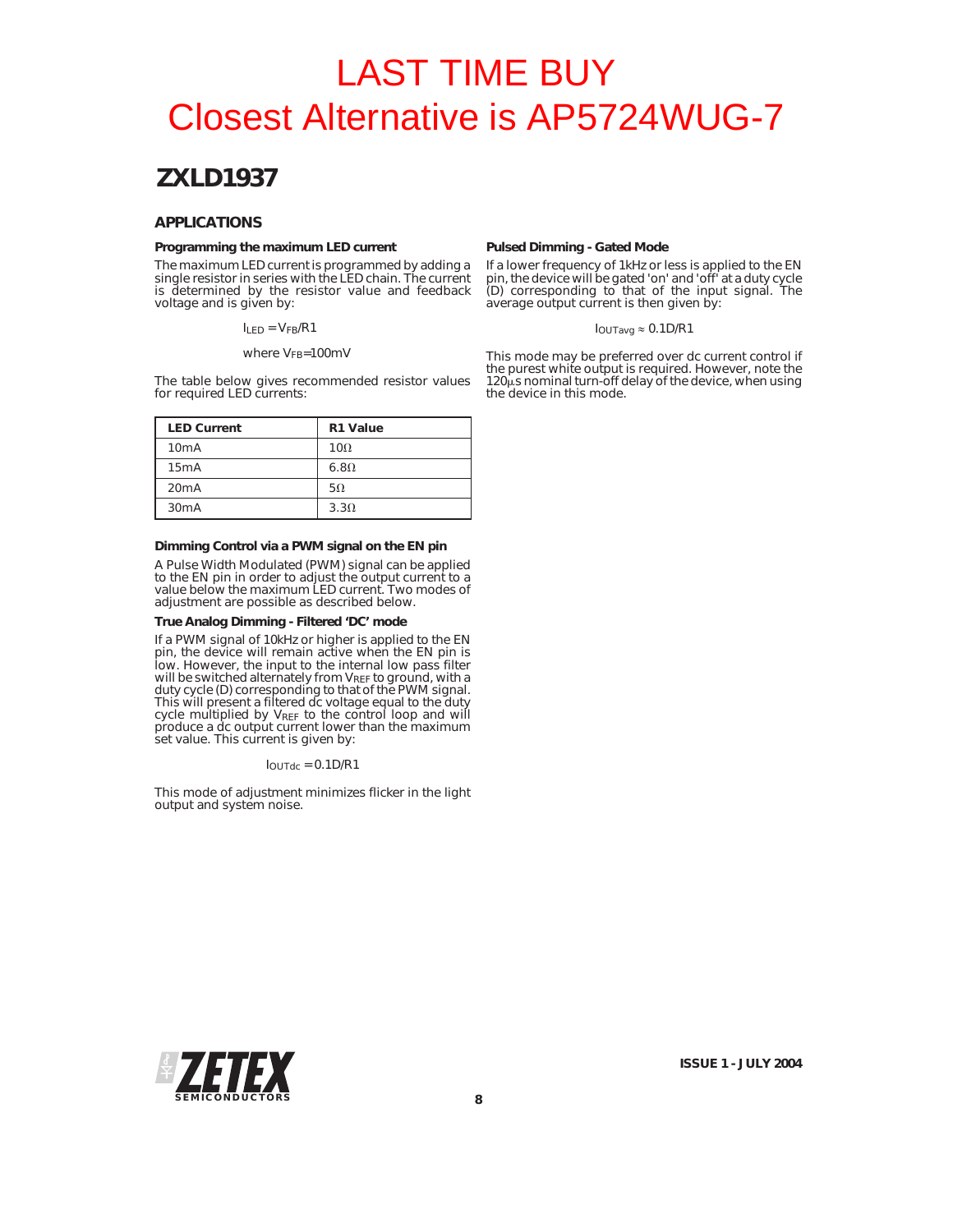## **ZXLD1937**

#### **Dimming Control using a DC voltage**

For applications where the EN pin is not available a DC voltage can be used to control dimming. By adding<br>resistors R2 and R3 and applying a DC voltage, the LED<br>current can be adjusted from 100% to 0%. As the DC<br>voltage increases, the voltage drop across R2 increases<br>and the vo reducing the current through the LEDs. Selection of R2<br>and R3 should ensure that the current from the DC<br>voltage is much less than the LED current and much<br>larger than the feedback current. The component<br>values in the diag



#### **Dimming Control using a filtered PWM signal**

The filtered PWM signal can be considered as an<br>adjustable DC voltage by applying a RC filter. The<br>values shown in the diagram below are configured to<br>give 0% to 100% dimming for a 1kHz to 100kHz PWM<br>signal with a 2V ampli give 50% dimming.



**ISSUE 1 - JULY 2004**

#### **Dimming Control using a logic signal**

For applications where the LED current needs to be adjusted in discrete steps a logic signal can be applied as shown in the diagram below. When Q1 os 'off', R1 sets the minimum LED current. When Q1 is 'on', R2 sets the LED current that will be added to the minimum LED current. The formula for selecting values for R1 and R2 are given below:



MOSFET 'off'

$$
I_{LED(MIN)} = \frac{V_{FB}}{R_{LED}}
$$
  
MOSEET 'on'  

$$
I_{LED(MAX)} = \frac{V_{FB}}{R_{LED}} + I_{LED(MIN)}
$$

where  $V_{FB} = 100 \text{mV}$ 

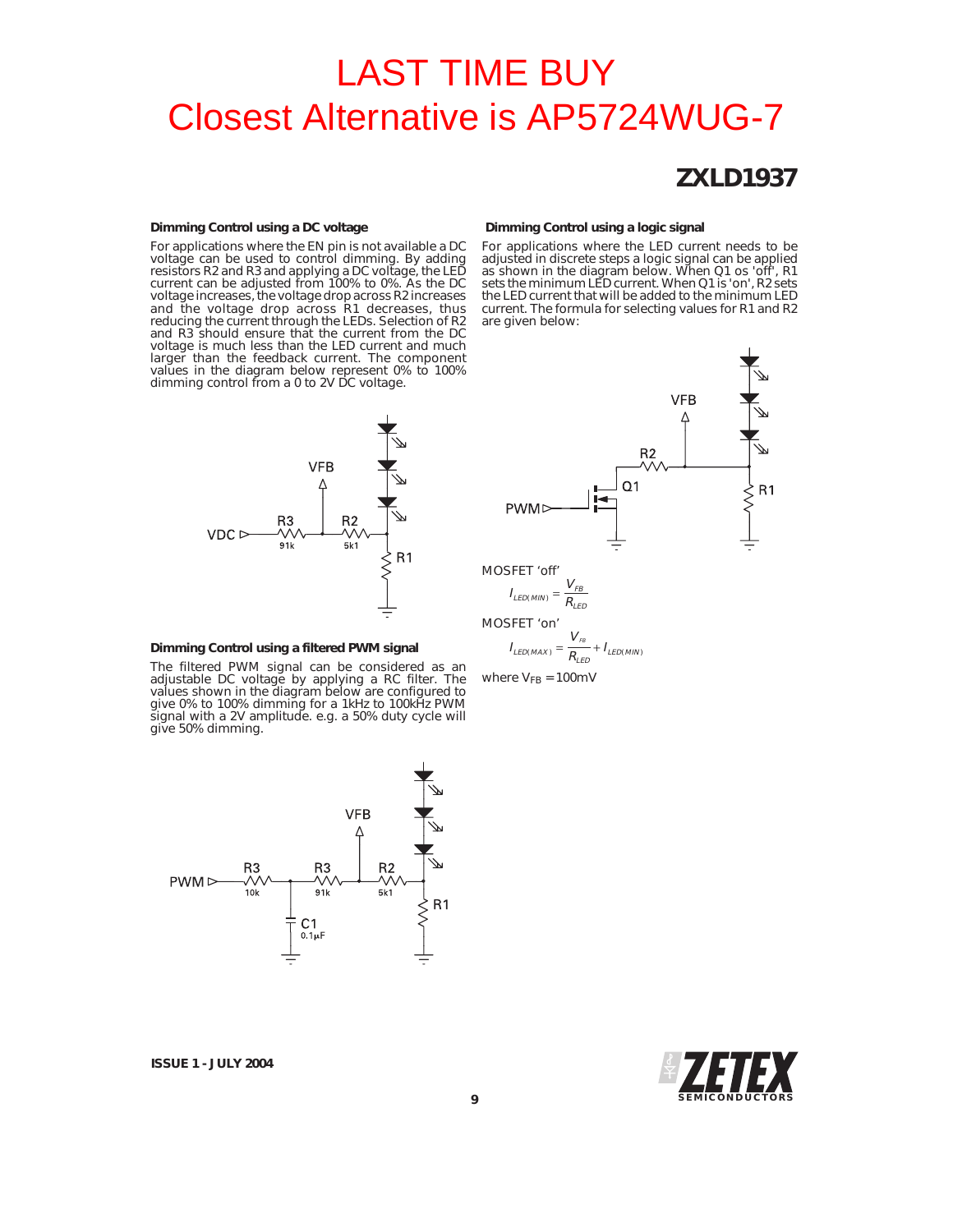# **ZXLD1937**

#### **Open circuit protection**

For applications where the LED chain can go open-circuit a Zener diode can be connected across the<br>LED chain preventing over-voltage and possible<br>damage to the main switching transistor. The Zener<br>diodes should be selected by ensuring its voltage<br>rating is higher th the LED chain. Under open circuit conditions the current in the Zener diode defines the output current as:

$$
I_z = \frac{V_{FB}}{R_z}
$$

To limit battery drain in this fault condition the Zener diode current should be less than 1mA.



#### **Capacitor selection**

A ceramic capacitor grounded close to the GND pin of the package is recommended at the output of the<br>device. Surface mount types offer the best<br>performance due to their lower inductance. A<br>minimum value of 0.22µF is advised, although higher<br>values will lower switching freque

A good quality, low ESR capacitor should also be used for input decoupling, as the ESR of this capacitor is<br>effectively in series with the source impedance and<br>lowers overall efficiency. This capacitor has to supply<br>the relatively high peak current to the coil and smooth<br>the at lower input voltages, when the source impedance is high. The input capacitor should be mounted as close as possible to the IC.

For maximum stability over temperature, capacitors with X7R dielectric are recommended, as these have a much smaller temperature coefficient than other types.

A table of recommended manufacturers is provided below:

| Manufacturer | Website         |  |  |
|--------------|-----------------|--|--|
| Murata       | www.murata.com  |  |  |
| Taiyo Yuden  | www.t-yuden.com |  |  |
| Kemet        | www.kement.com  |  |  |
| AVX          | www.avxcorp.com |  |  |

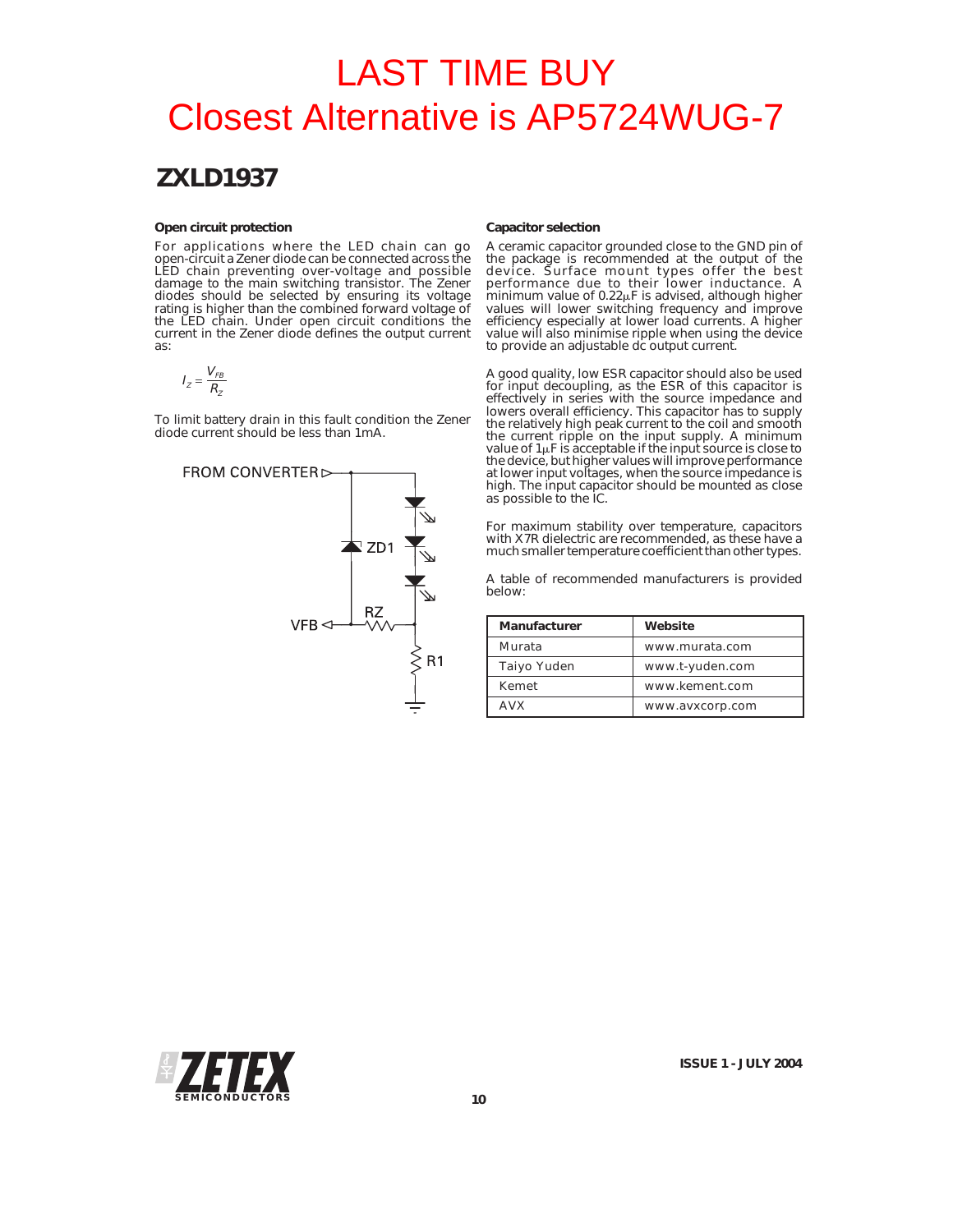# **ZXLD1937**

#### **Inductor selection**

The choice of inductor will depend on available board space as well as required performance. Small value inductors have the advantage of smaller physical size and may offer lower series resistance and higher saturation current compared to larger values. A disadvantage of lower inductor values is that they result in higher frequency switching, which in turn causes reduced efficiency due to switch losses. Higher inductor values can provide better performance at lower supply voltages. However, if the inductance is too high, the output power will be limited by the internal oscillator, which will prevent the coil current from reaching its<br>peak value. This condition will arise whenever the ramp<br>time (I<sub>LX(peak)</sub> x L/V<sub>IN</sub>) exceeds the nominal 5µs<br>maximum 'on' time limit for the LX output.

The graphs opposite show the ZXLD1937 performance for given inductor values and different manufacturers.

Recommended inductor values for the ZXLD1937 are in the range  $6.8\mu$ H to  $22\mu$ H. The inductor should be mounted as close to the device as possible with low resistance connections to the LX and VIN pins.

Suitable coils for use with the ZXLD1937 are shown in the table below:

| Part No.      | $(\mu H)$ | <b>DCR</b><br>$(\Omega)$ | $I_{\text{SAT}}$<br>(A) | Manufacturer                   |
|---------------|-----------|--------------------------|-------------------------|--------------------------------|
| CMD4D11-100MC | 10        | 0.457                    | 0.5                     | Sumida<br>www.sumida.com       |
| DO1608-103    | 10        | 0.16                     | 1.1                     | Coilcraft<br>www.coilcraft.com |
| LQH31CN100    | 10        | 1.3                      | 0.23                    | l Murata<br>www.murata.com     |
| LB2012Y100MR  | 10        | 0.5                      | 0.1                     | Taiyo Yuden<br>www.t-yuden.co  |



The rectifier diode (D1) should be a fast low capacitance schottky diode with low reverse leakage at the working voltage. It should also have a peak current rating above the peak coil current and a continuous current rating higher than the maximum output load current.

The table below gives some typical characteristics for diodes that can be used with the ZXLD1937:



#### **Layout considerations**

PCB tracks should be kept as short as possible to minimise ground bounce, and the ground pin of the device should be soldered directly to the ground plane. It is particularly important to mount the coil and the input/output capacitors close to the device to minimise parasitic resistance and inductance, which will degrade efficiency. The FB pin is a high impedance input so PCB track lengths to this should also be kept as short as possible to reduce noise pickup. Excess capacitance from the FB pin to ground should be avoided.

| Diode          | $V_F \n\textcircled{a}$ 100mA (mV) | $I_{FSM}$ (mA) | $lc$ (mA) | $ID$ at 30V ( $\mu$ A) | Package           |
|----------------|------------------------------------|----------------|-----------|------------------------|-------------------|
| ZHCS400        | 300                                | 1000           | 400       | 15                     | SOD323            |
| <b>ZHCS500</b> | 300                                | 1000           | 500       | 15                     | SOT <sub>23</sub> |

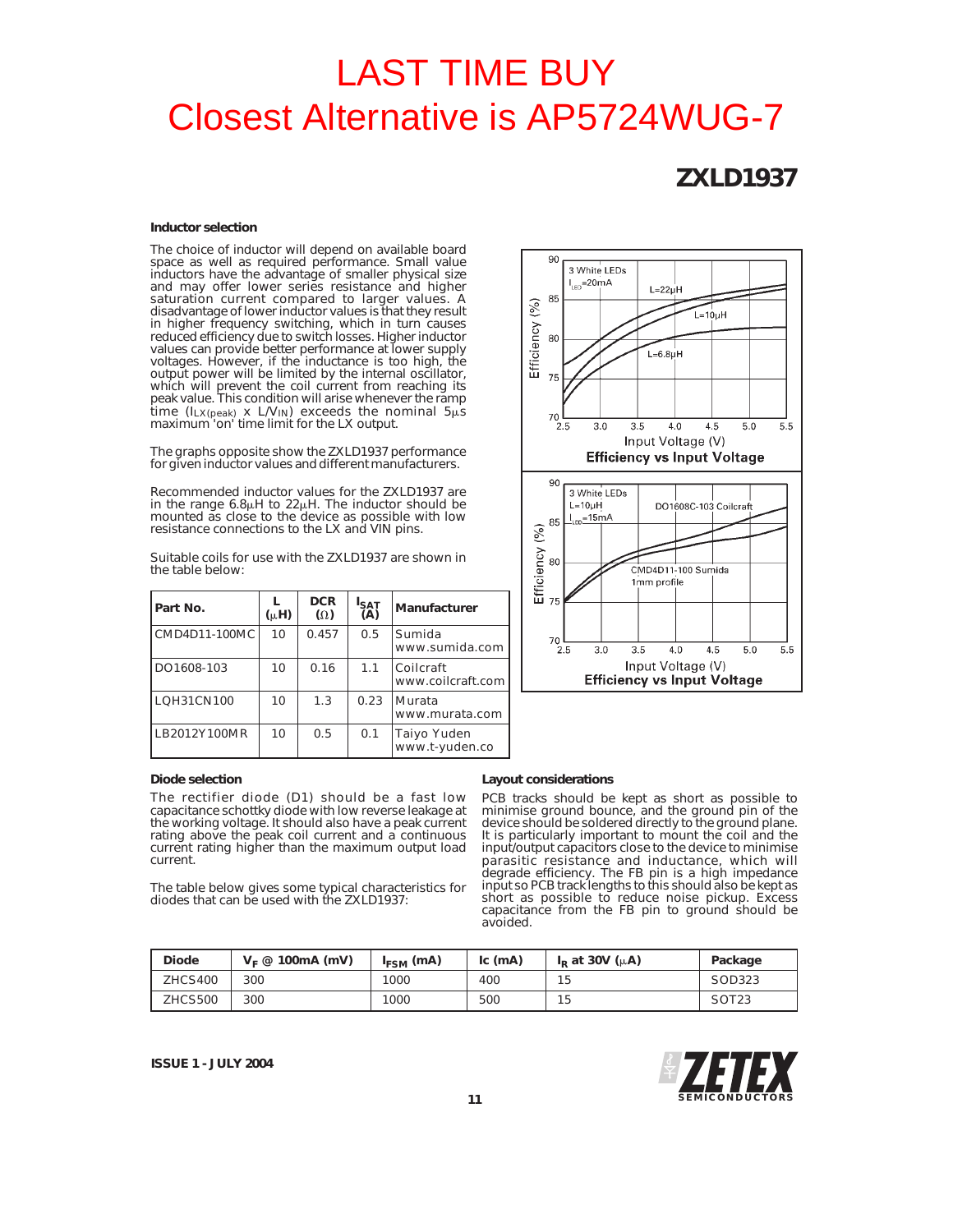# **ZXLD1937**

## **REFERENCE DESIGNS**

**3 LED Driver for Handset LCD Backlight**

## **Circuit Diagram**



Note: LED current is set to 15mA

### **Bill of materials**

| Ref             | Value              | Package         | <b>Part Number</b> | Manufacturer | <b>Notes</b>         |
|-----------------|--------------------|-----------------|--------------------|--------------|----------------------|
| U1              |                    | <b>TSOT23-5</b> | ZXLD1937ET5        | Zetex        | <b>LED Driver IC</b> |
| D <sub>1</sub>  | 400 <sub>m</sub> A | SOD323          | <b>ZHCS400</b>     | Zetex        | 400mA Schottky Diode |
| L1              | $10\mu$ H          |                 | CMD4D11-100MC      | Sumida       | 1mm Height Profile   |
| R <sub>1</sub>  | $6.8\Omega$        | 0603            | Generic            | Generic      |                      |
| R2 <sup>1</sup> | $100k\Omega$       | 0603            | Generic            | Generic      |                      |
| C <sub>1</sub>  | $1 \mu F$          | 0603            | Generic            | Generic      |                      |
| C <sub>2</sub>  | $1 \mu F$          | 0603            | Generic            | Generic      |                      |
| <b>LEDs</b>     |                    |                 | <b>NSCW215</b>     | Nichia       | 3pcs per board       |

**Note:** R2 is optional. If EN is floating add R2 to shutdown the ZXLD1937 and LEDs. If EN pin can be driven low, R2 is not necessary.

## **Performance Graphs**



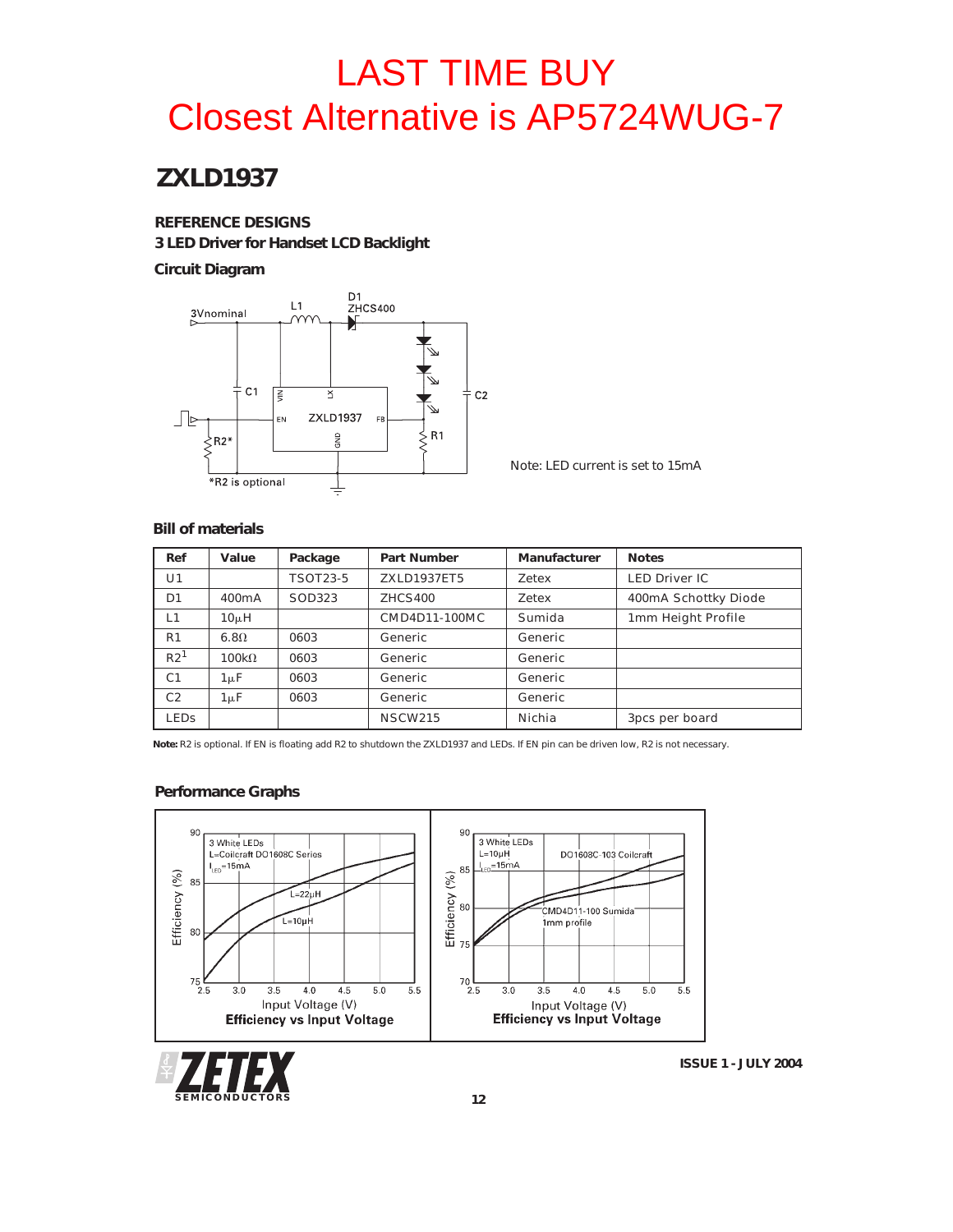# **ZXLD1937**

### **4 LED Driver for Handset LCD Backlight**

## **Circuit Diagram**



Note: LED current is set to 15mA

## **Bill of materials**

| Ref             | Value        | Package         | <b>Part Number</b> | Manufacturer | <b>Notes</b>         |
|-----------------|--------------|-----------------|--------------------|--------------|----------------------|
| U1              |              | <b>TSOT23-5</b> | ZXLD1937ET5        | Zetex        | <b>LED Driver IC</b> |
| D <sub>1</sub>  | 400mA        | SOD323          | <b>ZHCS400</b>     | Zetex        | 400mA Schottky Diode |
| L1              | $10\muH$     |                 | CMD4D11-100MC      | Sumida       | 1mm Height Profile   |
| R <sub>1</sub>  | $6.8\Omega$  | 0603            | Generic            | Generic      |                      |
| R2 <sup>1</sup> | $100k\Omega$ | 0603            | Generic            | Generic      |                      |
| C <sub>1</sub>  | $1 \mu F$    | 0603            | Generic            | Generic      |                      |
| C <sub>2</sub>  | $1 \mu F$    | 0603            | Generic            | Generic      |                      |
| <b>LEDS</b>     |              |                 | <b>NSCW215</b>     | Nichia       | 4pcs per board       |

**Note:** R2 is optional. If EN is floating add R2 to shutdown the ZXLD1937 and LEDs. If EN pin can be driven low, R2 is not necessary.

### **Performance Graphs**



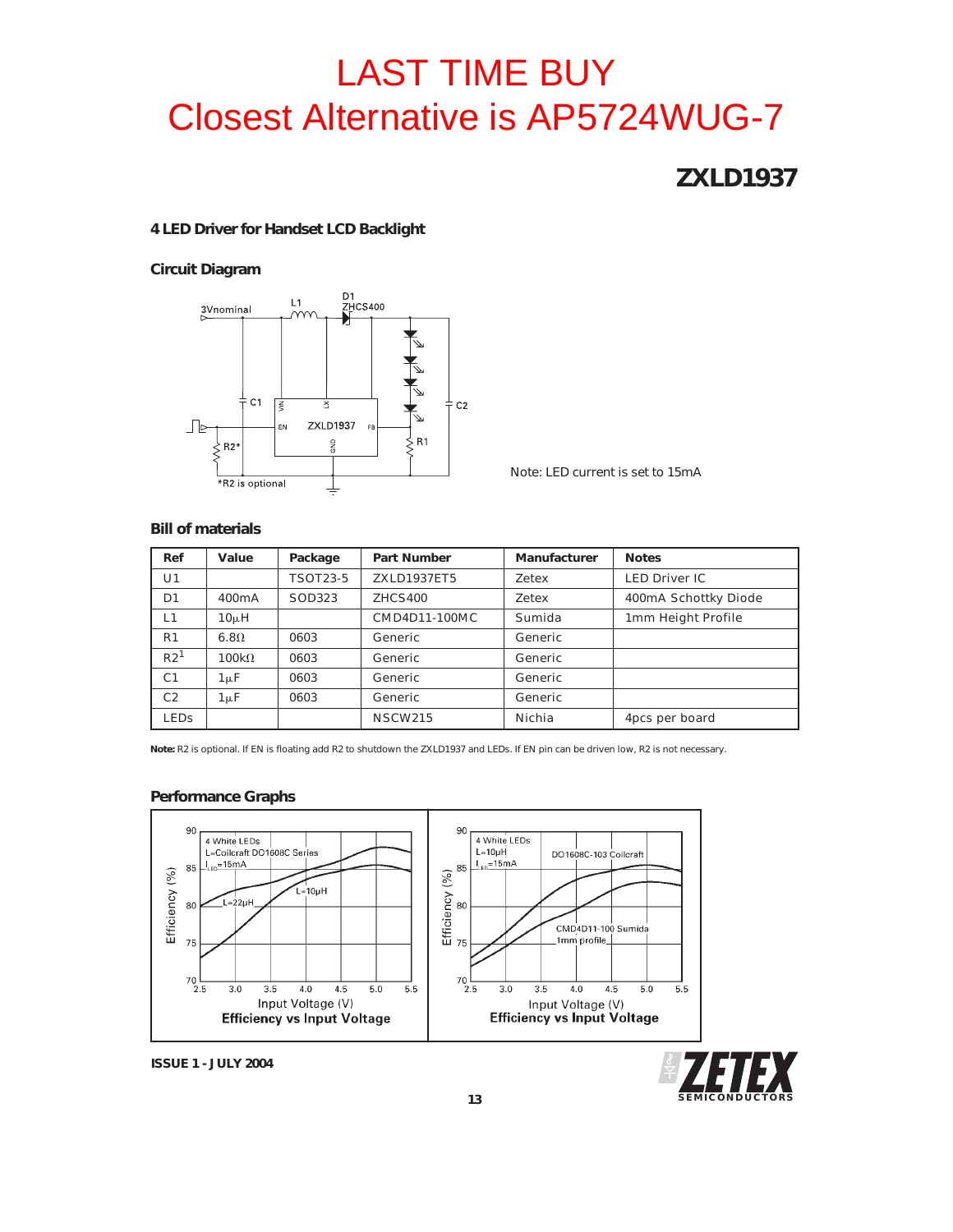# **ZXLD1937**

## **5 LED Driver for Handset Main and Sub Display LCD Backlight**

## **Circuit Diagram**



Note: LED current is set to 15mA

### **Bill of materials**

| Ref             | Value        | Package         | <b>Part Number</b> | Manufacturer | <b>Notes</b>         |
|-----------------|--------------|-----------------|--------------------|--------------|----------------------|
| U1              |              | <b>TSOT23-5</b> | ZXLD1937ET5        | Zetex        | <b>LED Driver IC</b> |
| D <sub>1</sub>  | 400m<br>A    | SOD323          | ZHCS400            | Zetex        | 400mA Schottky Diode |
| L1              | $10\muH$     |                 | CMD4D11-100MC      | Sumida       | 1mm Height Profile   |
| R <sub>1</sub>  | $6.8\Omega$  | 0603            | Generic            | Generic      |                      |
| R2 <sup>1</sup> | $100k\Omega$ | 0603            | Generic            | Generic      |                      |
| C <sub>1</sub>  | $1 \mu F$    | 0603            | Generic            | Generic      |                      |
| C <sub>2</sub>  | 1μF          | 0603            | Generic            | Generic      |                      |

**Note:** R2 is optional. If EN is floating add R2 to shutdown the ZXLD1937 and LEDs. If EN pin can be driven low, R2 is not necessary.

### **Performance Graphs**

**SEMICONDUCTORS**

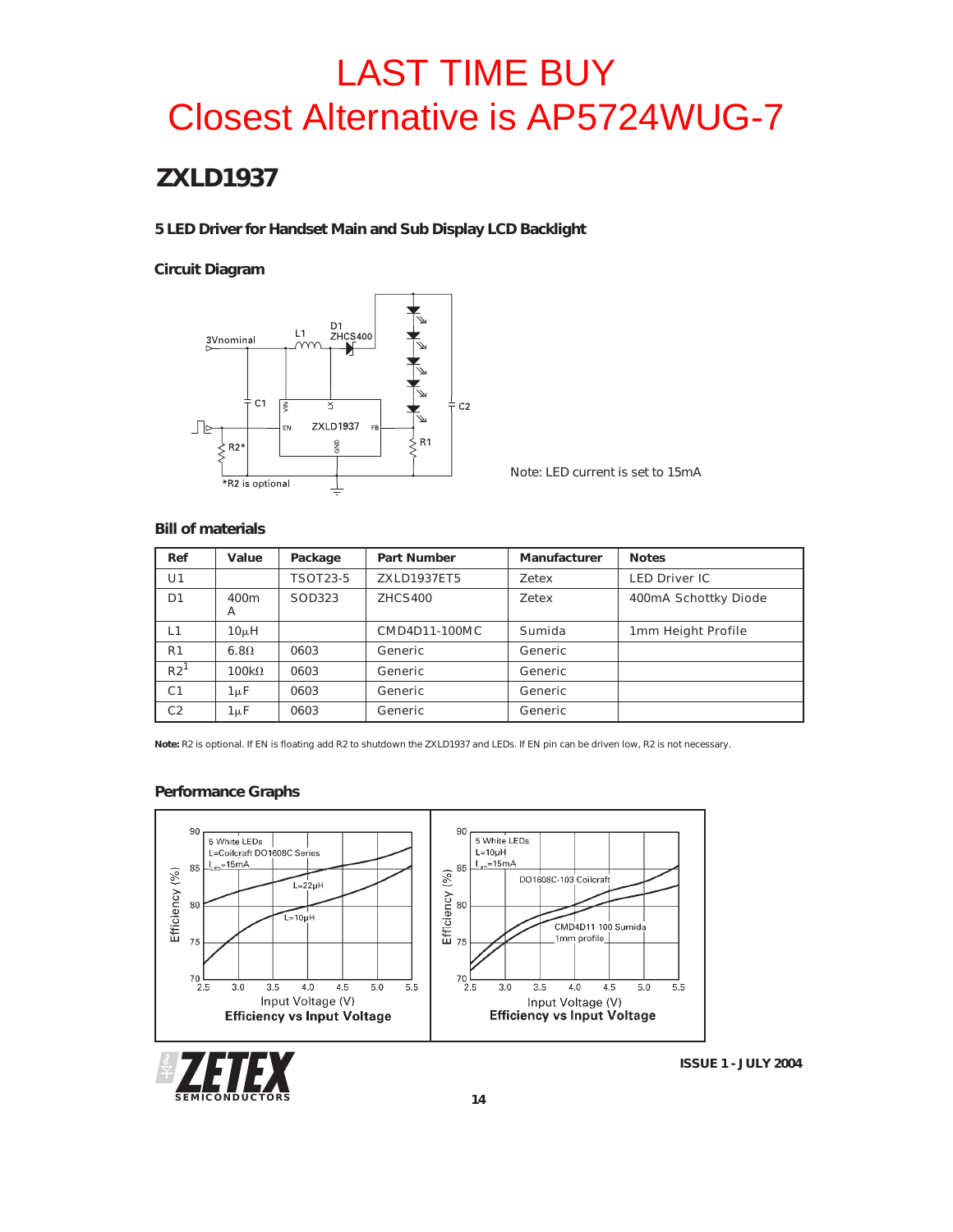# **ZXLD1937**

**6 LED Driver for LCD Backlight**

**Circuit Diagram**



Note: LED current is set to 15mA

### **Bill of materials**

| Ref             | Value        | Package         | Part Number    | Manufacturer | <b>Notes</b>         |
|-----------------|--------------|-----------------|----------------|--------------|----------------------|
| U1              |              | <b>TSOT23-5</b> | ZXLD1937ET5    | Zetex        | <b>LED Driver IC</b> |
| D <sub>1</sub>  | 400mA        | SOD323          | ZHCS400        | Zetex        | 400mA Schottky Diode |
| L1              | $10\muH$     |                 | CMD4D11-100MC  | Sumida       | 1mm Height Profile   |
| R <sub>1</sub>  | $6.8\Omega$  | 0603            | Generic        | Generic      |                      |
| R2 <sup>1</sup> | $100k\Omega$ | 0603            | Generic        | Generic      |                      |
| C <sub>1</sub>  | 1μF          | 0603            | Generic        | Generic      |                      |
| C <sub>2</sub>  | 1μF          | 0603            | Generic        | Generic      |                      |
| <b>LEDS</b>     |              |                 | <b>NSCW215</b> | Nichia       | 6pcs per board       |

**Note:** R2 is optional. If EN is floating add R2 to shutdown the ZXLD1937 and LEDs. If EN pin can be driven low, R2 is not necessary.

## **Performance Graphs**